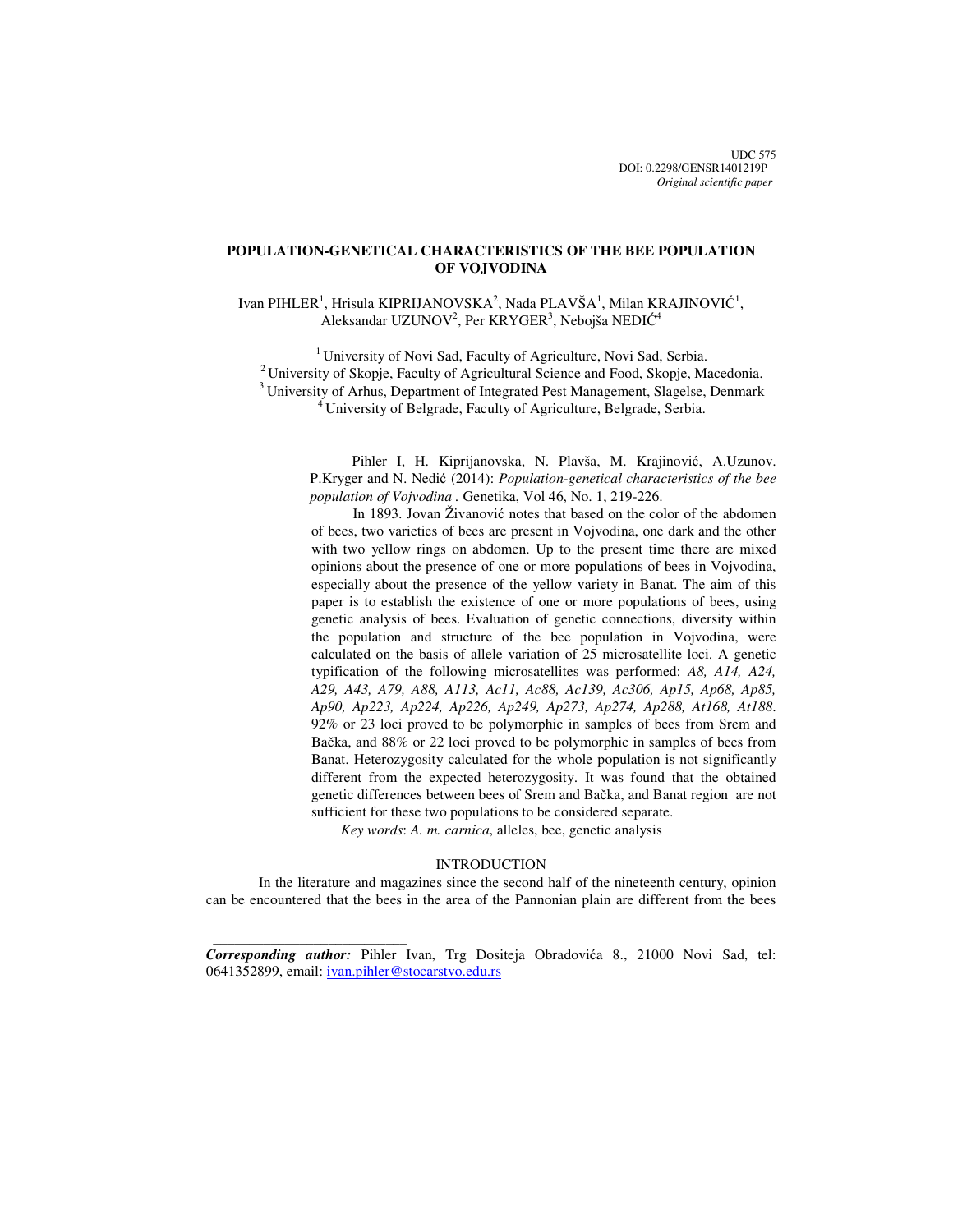from the mountain landscape to the west of this area, which belong to the race of *Apis mellifera carnica*.

JOVAN ŽIVANOVIĆ, at the end of the  $19<sup>th</sup>$  century, states that in Srem two bee varieties are present: one is dark, while the other has two yellow rings on abdomen and is similar to the Italian bee (*Apis mellifera ligustica*). At the beginning of the  $20<sup>th</sup>$  century, BUTTEL-REEPEN, believe that Banat bee shows hybrid characteristics between *Apis mellifera carnica, Apis mellifera mellifera* i *Apis mellifera ligustica*, and therefore cannot be set aside as a separate race. Grozdanić comparing Banat bee with *Apis mellifera carnica, Apis mellifera cypria, Apis mellifera ligustica* i *Apis mellifera syriaca* races, notes that in the area of Banat and in the surrounding areas there is one "yellow" bee form, which cannot be described as any one of the existing Mediterranean and Anatolia form of bees. Citing the results of their research, the same author suggests that this bee should be set aside as a special race and should be named *Apis mellifera banatica*. However about the mid of 20<sup>th</sup> century Goetze states that the Banat bee is probably a local form of some "major bee race" (PIHLER, 2012).

NEDIĆ (2007), stating Goetze, that the area of the Alps to the Carpathians, and south to the Vardar is the area of distribution for *Apis mellifera carnica* and that yellow bees of Pannonian plain aren't formed by breeding with *Apis mellifera ligustica*, but represent Kranjska bee conditioned by habitat.

Lacking the studies (most of the conclusions are made on the basis of different color of bees), there are very different opinions about the taxonomic place of bees from the Pannonian plain, especially the yellow Banat bee form. This has led the Krunić (sixties of the  $20<sup>th</sup>$  century) to carry out extensive morphological examination of bees from this region. Examining the cubital index, hantel index, radial index, precubital index, the number of rear wing hooks of working bees, the length of the tongue, scutellum coloring and hair coloring of the thorax, Krunic comes to the conclusion that the bees from the area of Vojvodina and Slavonia, regardless of color, differ from *Apis mellifera carnica* in most morphological characteristics, and represent a homogenous entirety, and can therefore be set aside as a special race, and he suggests the *Apis mellifera Panonica* name (NEDIĆ, 2009).

RUTTNER (1988) examining the taxonomy of honeybees, lists Banat bee only as a variety of *Apis mellifera carnica banatica*, citing studies from Adam in 1983. year, which found that in this variety the occurrence of yellow rings on abdomen is only more frequent. Morphometric study of bees from the area of the Pannonian plain has not ended with this, so GAJGER *et al.* (2007), examined the cubital index of continental Croatian bees, stating that its value ranged from 1.4 to 3.9, and that only 25.6% of bees belong to Kranjska bee race, while 61.8% of bees are in the zone of overlaping with other races. RADOŠ *et al*. (2008), examining the morphometry of yellow honey bee in Vojvodina, reveals that the values are slightly lower than is the case of morphometry of bees in central Serbia. STANIMIROVIĆ *et al.* (2005), during the study of chromosomes of Banat bee ecotype (from the vicinity of Belgrade), Sjeničko-Pešterski (from Sjenica-Pešter) and Timok ecotype (from Timok), points to a strong inter-ecotypic chromosomal polymorphism of *A. m. carnica* in Serbia.

## MATERIALS AND METHODS

Samples of bees were collected from nine locations in Vojvodina (northern part of Serbia) and with three locations in Bačka, Banat and Srem (Table 1). On each of the nine sites, samples were taken from two colonies with frames with sealed brood.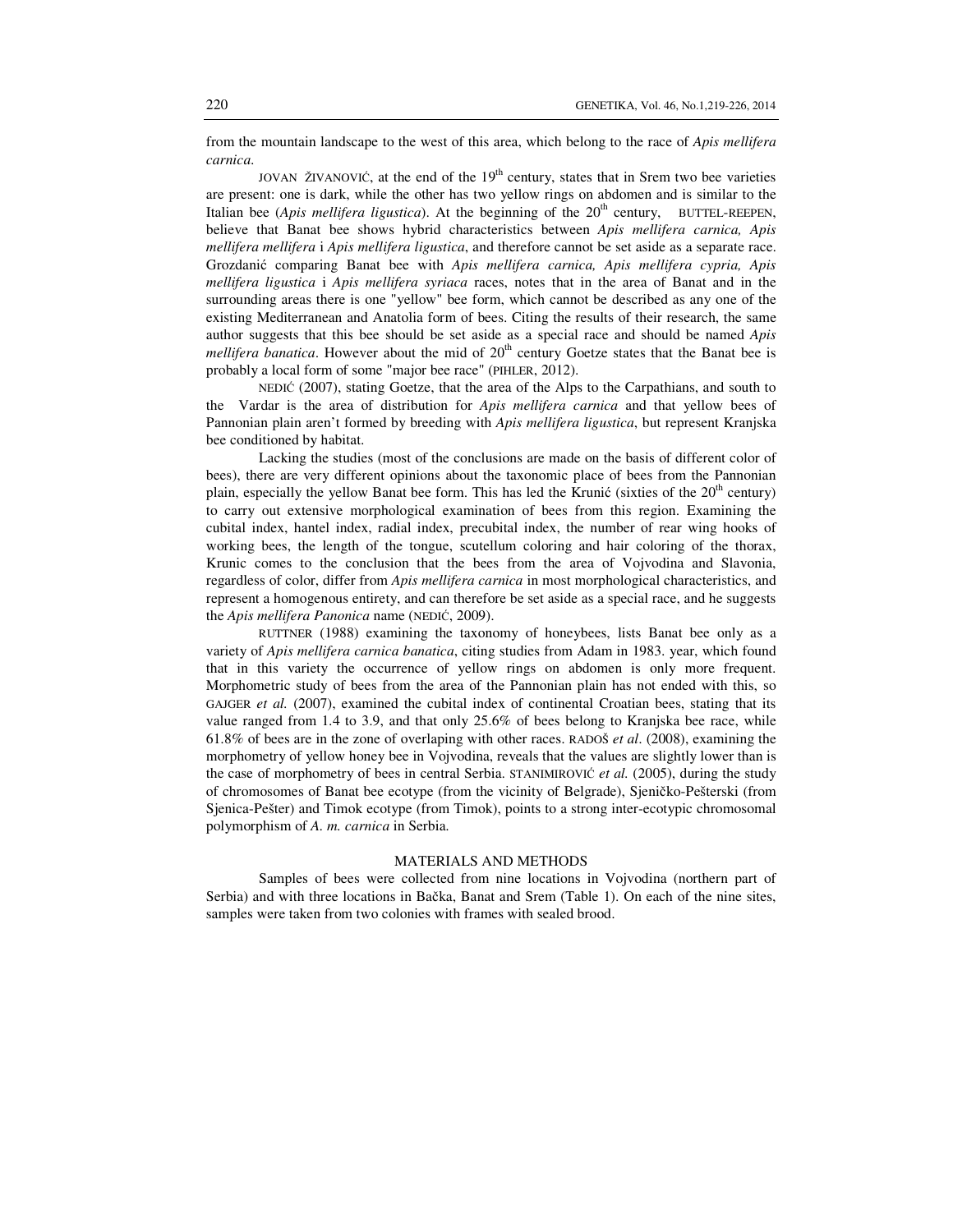During the sampling of bees in all nine sites, GPS coordinates were recorded.

Genetic analyzes of bees were conducted on Faculty of Agricultural Sciences, Aarhus University in Denmark, Research Centre Flakkebjerg.

DNA isolation was carried out using standard procedures (WALSH *et al.,* 1991). Individual PCR microsatellite amplification was performed using Thermal cycler.

*Table 1. Locations from which the bee samples were collected, with the names of the owners, the places where the samples were taken and GPS coordinates of hives.* 

| Locality               | Number of samples | GPS coordinates                                    |  |
|------------------------|-------------------|----------------------------------------------------|--|
| Kikinda (Banat)        | (3 i 4)           | $45^{\circ}$ 47,650'N; 20 <sup>°</sup> 26,350'E    |  |
| Janošik (Banat)        | (5 i 6)           | $45^0$ 10,309'N; $21^0$ 00,364'E                   |  |
| Mužljanski rit (Banat) | (7 i 8)           | 45 <sup>0</sup> 15,484'N; 20 <sup>0</sup> 19,661'E |  |
| Savino selo (Bačka)    | (1 i 2)           | $45^{\circ}$ 30,303'N; 19 <sup>0</sup> 31,614'E    |  |
| Bogojevo (Bačka)       | (9 i 10)          | $45^{\circ}$ 31,062'N; 19 <sup>0</sup> 06,636'E    |  |
| Bajmok (Bačka)         | (11 i 12)         | 45 <sup>0</sup> 59,815'N; 19 <sup>0</sup> 24,543'E |  |
| Susek (Srem)           | (13 i 14)         | $45^{\circ}$ 10,794'N; 19 <sup>°</sup> 31,475'E    |  |
| Stari Slankamen (Srem) | (15 i 16)         | $45^{\circ}$ 08,221'N; 20 <sup>°</sup> 15,640'E    |  |
| Adaševci (Srem)        | (17 i 18)         | $45^0$ 02,576'N; 19 <sup>0</sup> 15,859'E          |  |

Review of genetic parameters bee samples from Vojvodina was calculated on the basis of variations of 25 microsatellite loci (MEIXNER *et al.,* 2013). Genetic typification was performed on the following primers: *A8, A14, A24, A29, A43, A79, A88, A113, Ac11, Ac88, Ac139, Ac306, Ap15, Ap68, Ap85, Ap90, Ap223, Ap224, Ap226, Ap249, Ap273, Ap274, Ap288, At168, At188.*

Genetic analyzes were visualized by ABI310 DNA sequencioner. Determination of allele frequencies was performed by direct measurement of the allelic frequencies for each locus; Inter-population genetic variations of microsatellites were determined based on the average heterozygosity and average expected heterozygosity (NEI, 1987), the average number of alleles per locus and percentage of locus polymorphism. Loci are considered polymorphic when the frequency of the predominant allele is less than 0.95.

The existence of subpopulations within populations were examined using Wright's index by using WEIR and COCKERHAM (1984) method, based on the variances. Means of F-static parameters were obtained for each locus using the jackknife procedure (WEIR, 1996). The significance of the estimated F-statistic parameters was determined by permutations of alleles within the whole population, genotypes within the whole population and alleles within the sample.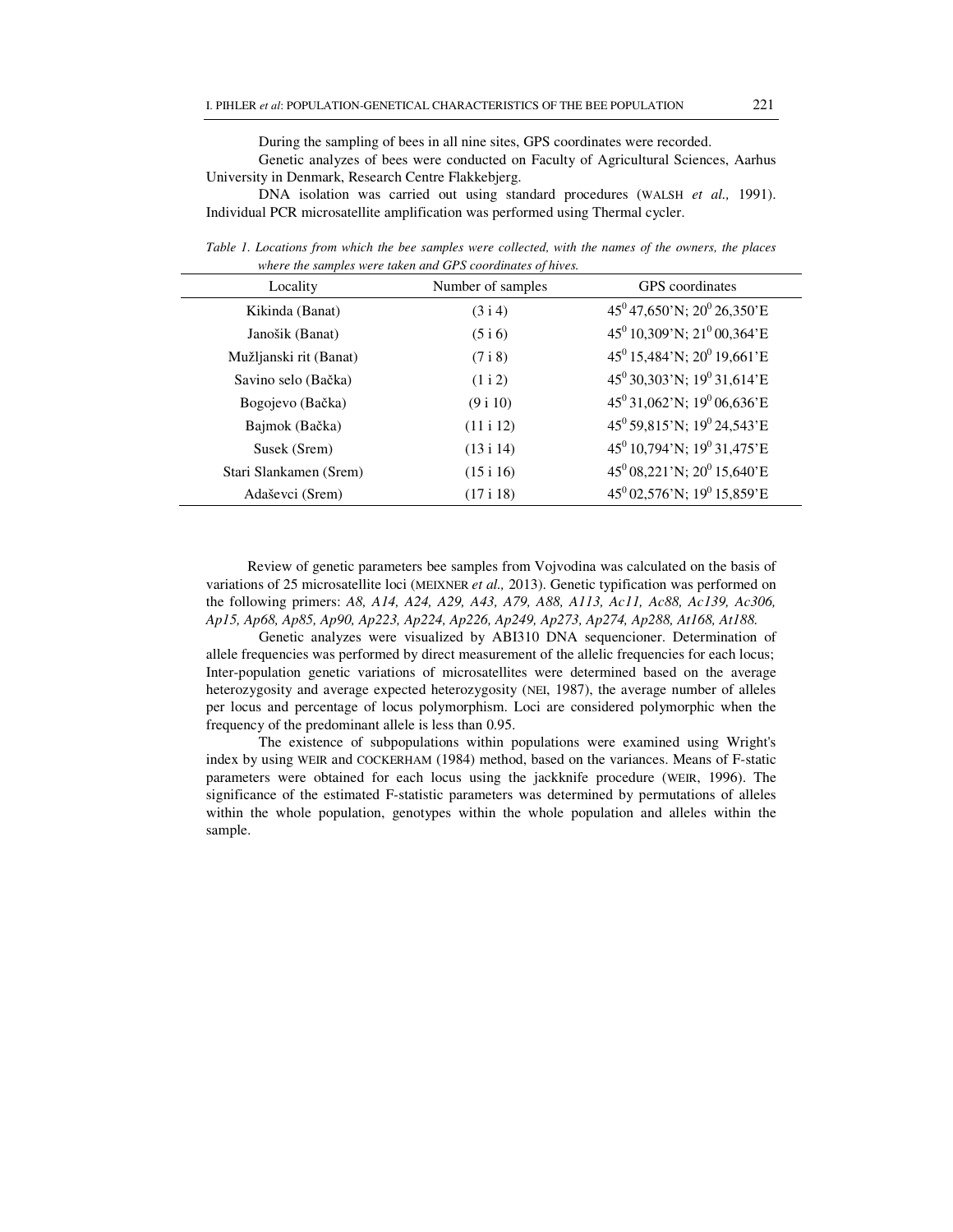

667(10) 669(10) 671(10) 673(10) 675(10) 677(10) 679(10) 681(10) 683 668(10) 670(10) 672(10) 674(10) 676(10) 678(10) 680(10) 682(10)

## RESULTS AND DISCUSSION

Determination of the genetic parameters of samples of bees from Vojvodina was calculated on the basis of variations in 25 microsatellite loci. Genetic typification was performed with the following primers: *A8, A14, A24, A29, A43, A79, A88, A113, Ac11, Ac88, Ac139, Ac306, Ap15, Ap68, Ap85, Ap90, Ap223, Ap224, Ap226, Ap249, Ap273, Ap274, Ap288, At168, At188.* 

92% or 23 loci proved to be polymorphic in samples of bees from Srem and Bačka, and 88% or 22 loci proved to be polymorphic in samples of bees from Banat. Loci are considered to be polymorphic when the predominant allele frequency is less than 0.95. Total of 121 alleles was detected. The highest number of alleles - 17, was found on the locus *A29*, and the lowest – 2, at loci *Ap249, Ap273, Ap288, Ap274* 

| Region           | $H_{obs}$ | Standard error | $H_{exp}$ | Standard error |
|------------------|-----------|----------------|-----------|----------------|
| Srem and Bačka   | 0.419     | 0.055          | 0.432     | 0.052          |
| <b>Banat</b>     | 0.432     | 0.067          | 0.411     | 0.055          |
| Whole population | 0.426     | 0.043          | 0.421     | 0.037          |

*Table 2. Average calculated (Hobs) and expected (Hexp) heterozygosity.* 

Calculated heterozygosity (Table 2) in the whole population is not significantly different from the expected heterozygosity. The average calculated heterozygosity of the Banat bee population was slightly higher than the average expected heterozygosity, while the average calculated heterozygosity for the bee population in Srem and Bačka was slightly smaller than the average expected heterozygosity.

Picture 1. Genetic analysis of Vojvodina bee samples, visualized by ABI310 DNA sequencioner *(Samples in sequencer in the following order : Savino Selo 1-(667), Savino Selo 2-(668), Kikinda 3-(669), Kikinda 4-(670), Janošik 5-(671), Janošik 6-(672), Mužljanski rit 7-(673), Mužljanski rit 8- (674), Bogojevo 9-(675), Bogojevo 10-(676), Bajmok 11-(nije uspela analiza) Bajmok 12-(677), Susek 13-(678), Susek 14-(679), Stari Slankamen 15-(680), Stari Slankamen 16-(681), Adaševci 17-(682), Adaševci 18-(683)).*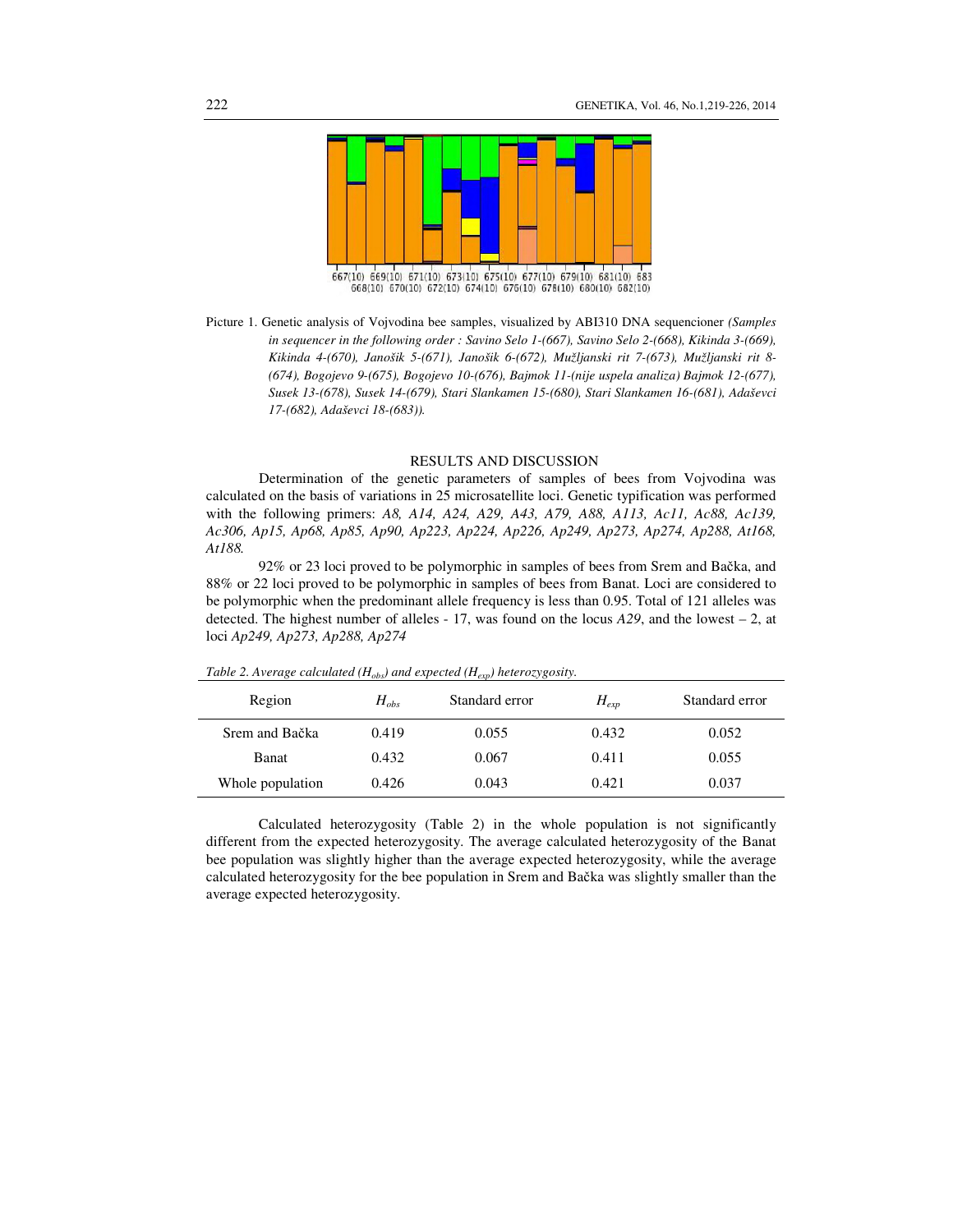In order to present more clearly the population-genetic structure of analyzed bee population in Vojvodina and determine the possible existence of subpopulations within a population, F statistic parameters were calculated (Table 3). These parameters can be presented as a measure of correlation of alleles of an individual and are related to the coefficient of consanguinity, which shows the degree of non-random connection of alleles of an individual. As such, the F-statistic parameters show the effect of consanguinity within subpopulations  $(F_{IS})$ , among subpopulations  $(F_{ST})$ , and within the whole population  $(F_{IT})$  (MURRAY, 1996).

| A8<br>0.204<br>0.258<br>0.067<br>A14<br>$-0.094$<br>$-0.067$<br>0.025<br>A24<br>$-0.059$<br>$-0.022$<br>0.035<br>A29<br>0.042<br>$-0.087$<br>$-0.042$<br>A43<br>$-0.060$<br>$-0.029$<br>0.029<br>A79<br>$-0.086$<br>$-0.029$<br>0.053<br>A88<br>0.208<br>0.212<br>0.006<br>A113<br>$-0.084$<br>$-0.065$<br>0.018<br>$-0.060$<br>Ac11<br>$-0.035$<br>0.023<br>Ac88<br>$-0.073$<br>$-0.035$<br>0.035<br>Ac139<br>0.098<br>0.212<br>0.127<br>Ac306<br>$-0.108$<br>0.025<br>$-0.081$<br>Ap15<br>$-0.097$<br>$-0.085$<br>0.010<br>Ap68<br>$-0.119$<br>$-0.068$<br>0.045<br>Ap85<br>$-0.008$<br>0.032<br>$-0.042$<br>Ap90<br>$-0.162$<br>$-0.119$<br>0.037<br>Ap223<br>0.129<br>0.245<br>0.133<br>Ap224<br>0.237<br>0.258<br>0.027<br>Ap226<br>$-0.274$<br>$-0.201$<br>0.058<br>Ap249<br>0.013<br>0.248<br>0.257<br>0.043<br>Ap273<br>$-0.091$<br>$-0.043$<br>Ap274<br>$-0.048$<br>$-0.023$<br>0.023<br>Ap288<br>1.000<br>0.091<br>1.000<br>0.060<br>At168<br>$-0.252$<br>$-0.178$<br>At188<br>0.351<br>0.006<br>0.355<br>Mean<br>0.027<br>0.067<br>0.043<br>Standard error<br>0.052<br>0.050<br>0.007 | Locus | Fis | Fit | Fst |  |
|--------------------------------------------------------------------------------------------------------------------------------------------------------------------------------------------------------------------------------------------------------------------------------------------------------------------------------------------------------------------------------------------------------------------------------------------------------------------------------------------------------------------------------------------------------------------------------------------------------------------------------------------------------------------------------------------------------------------------------------------------------------------------------------------------------------------------------------------------------------------------------------------------------------------------------------------------------------------------------------------------------------------------------------------------------------------------------------------------|-------|-----|-----|-----|--|
|                                                                                                                                                                                                                                                                                                                                                                                                                                                                                                                                                                                                                                                                                                                                                                                                                                                                                                                                                                                                                                                                                                  |       |     |     |     |  |
|                                                                                                                                                                                                                                                                                                                                                                                                                                                                                                                                                                                                                                                                                                                                                                                                                                                                                                                                                                                                                                                                                                  |       |     |     |     |  |
|                                                                                                                                                                                                                                                                                                                                                                                                                                                                                                                                                                                                                                                                                                                                                                                                                                                                                                                                                                                                                                                                                                  |       |     |     |     |  |
|                                                                                                                                                                                                                                                                                                                                                                                                                                                                                                                                                                                                                                                                                                                                                                                                                                                                                                                                                                                                                                                                                                  |       |     |     |     |  |
|                                                                                                                                                                                                                                                                                                                                                                                                                                                                                                                                                                                                                                                                                                                                                                                                                                                                                                                                                                                                                                                                                                  |       |     |     |     |  |
|                                                                                                                                                                                                                                                                                                                                                                                                                                                                                                                                                                                                                                                                                                                                                                                                                                                                                                                                                                                                                                                                                                  |       |     |     |     |  |
|                                                                                                                                                                                                                                                                                                                                                                                                                                                                                                                                                                                                                                                                                                                                                                                                                                                                                                                                                                                                                                                                                                  |       |     |     |     |  |
|                                                                                                                                                                                                                                                                                                                                                                                                                                                                                                                                                                                                                                                                                                                                                                                                                                                                                                                                                                                                                                                                                                  |       |     |     |     |  |
|                                                                                                                                                                                                                                                                                                                                                                                                                                                                                                                                                                                                                                                                                                                                                                                                                                                                                                                                                                                                                                                                                                  |       |     |     |     |  |
|                                                                                                                                                                                                                                                                                                                                                                                                                                                                                                                                                                                                                                                                                                                                                                                                                                                                                                                                                                                                                                                                                                  |       |     |     |     |  |
|                                                                                                                                                                                                                                                                                                                                                                                                                                                                                                                                                                                                                                                                                                                                                                                                                                                                                                                                                                                                                                                                                                  |       |     |     |     |  |
|                                                                                                                                                                                                                                                                                                                                                                                                                                                                                                                                                                                                                                                                                                                                                                                                                                                                                                                                                                                                                                                                                                  |       |     |     |     |  |
|                                                                                                                                                                                                                                                                                                                                                                                                                                                                                                                                                                                                                                                                                                                                                                                                                                                                                                                                                                                                                                                                                                  |       |     |     |     |  |
|                                                                                                                                                                                                                                                                                                                                                                                                                                                                                                                                                                                                                                                                                                                                                                                                                                                                                                                                                                                                                                                                                                  |       |     |     |     |  |
|                                                                                                                                                                                                                                                                                                                                                                                                                                                                                                                                                                                                                                                                                                                                                                                                                                                                                                                                                                                                                                                                                                  |       |     |     |     |  |
|                                                                                                                                                                                                                                                                                                                                                                                                                                                                                                                                                                                                                                                                                                                                                                                                                                                                                                                                                                                                                                                                                                  |       |     |     |     |  |
|                                                                                                                                                                                                                                                                                                                                                                                                                                                                                                                                                                                                                                                                                                                                                                                                                                                                                                                                                                                                                                                                                                  |       |     |     |     |  |
|                                                                                                                                                                                                                                                                                                                                                                                                                                                                                                                                                                                                                                                                                                                                                                                                                                                                                                                                                                                                                                                                                                  |       |     |     |     |  |
|                                                                                                                                                                                                                                                                                                                                                                                                                                                                                                                                                                                                                                                                                                                                                                                                                                                                                                                                                                                                                                                                                                  |       |     |     |     |  |
|                                                                                                                                                                                                                                                                                                                                                                                                                                                                                                                                                                                                                                                                                                                                                                                                                                                                                                                                                                                                                                                                                                  |       |     |     |     |  |
|                                                                                                                                                                                                                                                                                                                                                                                                                                                                                                                                                                                                                                                                                                                                                                                                                                                                                                                                                                                                                                                                                                  |       |     |     |     |  |
|                                                                                                                                                                                                                                                                                                                                                                                                                                                                                                                                                                                                                                                                                                                                                                                                                                                                                                                                                                                                                                                                                                  |       |     |     |     |  |
|                                                                                                                                                                                                                                                                                                                                                                                                                                                                                                                                                                                                                                                                                                                                                                                                                                                                                                                                                                                                                                                                                                  |       |     |     |     |  |
|                                                                                                                                                                                                                                                                                                                                                                                                                                                                                                                                                                                                                                                                                                                                                                                                                                                                                                                                                                                                                                                                                                  |       |     |     |     |  |
|                                                                                                                                                                                                                                                                                                                                                                                                                                                                                                                                                                                                                                                                                                                                                                                                                                                                                                                                                                                                                                                                                                  |       |     |     |     |  |
|                                                                                                                                                                                                                                                                                                                                                                                                                                                                                                                                                                                                                                                                                                                                                                                                                                                                                                                                                                                                                                                                                                  |       |     |     |     |  |
|                                                                                                                                                                                                                                                                                                                                                                                                                                                                                                                                                                                                                                                                                                                                                                                                                                                                                                                                                                                                                                                                                                  |       |     |     |     |  |

*Table 3. The results of F-statistic parameters for each locus individually and an average* 

The average values of fixation indexes, derived by microsatellite allele frequencies of 25 bees from the Vojvodina territory, were as follows:  $F_{IS}$  – 0.027;  $F_{IT}$  – 0.067 i  $F_{ST}$  – 0.043. Based on the calculated  $F_{ST}$  value, we see that 4.3% of the total genetic variation can be attributed to differences among populations, while individual differences make 89.5%.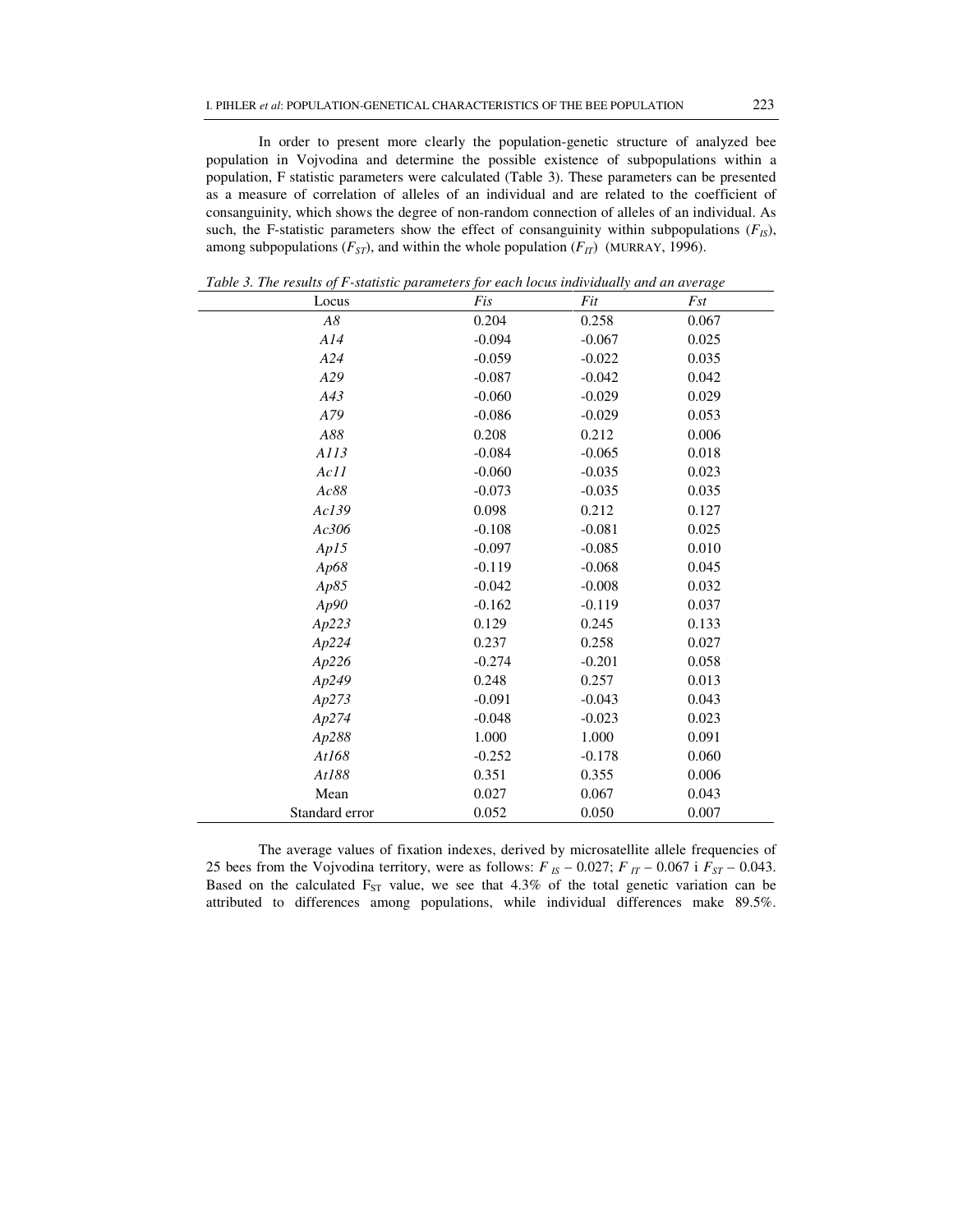According to HARTL and CLARK (1989), the calculated value of *FST* shows us that the genetic differences between populations were very small, and that it is most likely to be one bee population.

Based on the results obtained in this study, it can be generally concluded that in the sample of the bees from the Vojvodina, there are two types of bees or two separate populations. Genetic differences that were identified between analysed bees in Srem and Bačka and region of Banat were not enough for these two populations to be considered separate.

### **CONCLUSION**

Based on the results obtained by genetic analyses of bees sampled from 9 locations in Vojvodina, based on 25 microsatellite allele frequencies, the following conclusions can be made:

• The calculated heterozygosity (0.426) in the whole population is not significantly different from the expected heterozygosity (0.421). Expected heterozygosity values in Srem and Bačka bees (0.432) and bees from the Banat region (0.411) were not significantly different from the calculated (0.419 and 0.432).

• Based on the average values of fixation indexes of Vojvodina bees,  $F_{IS}$  – 0,027;  $F_{IT}$  – 0.067, we can conclude that a high degree of consanguinity is present in both populations.

• Based on the calculated  $F_{ST}$  – value of 0.043 for the bees of Vojvodina, we conclude that the genetic differences between populations were very small, and that it is most likely to be one bee population.

It may be concluded that in the sample of the Vojvodina bees, there are no two types of bees or two separate populations. Identified genetic differences between analysed bees in Srem and Bačka and region of Banat are not sufficient for these two populations to be considered separate.

> Received August 26<sup>th</sup>, 2013 Accepted March 14<sup>th</sup>, 2014

### **REFERENCES**

- BUCHLER, R., S. ANDONOV, K.BIENEFELD, C. COSTA, F. HATJINA, N. KEZIĆ, P. KRYGER, M.SPIVAK, A. UZUNOV, J.WILDE (2013): Standard methods for rearing and selection of *Apis mellifera* queens. Journal of Apicultural Research; *52*(1):1-29.
- GAJGER, T.I., Ž. MATAŠIN, Z. PETRINEC (2007): Bee wing index in continental Croatia Conference on Native Breeds and Varieties as part of Natural and Cultural Heritage 13. – 16. Novembr 2007, Šibenik
- HARTL, D.L., A.G. CLARK (1989): Principles of population genetics. Sinauer Associates, Inc., Sunderland, USA.
- MEIXNER, D. M., A.M. PINTO, M. BOUGA, P. KRYGER, E. IVANOVA, S. FUCHS (2013): Standard methods for characterising subspecies and ecotypes of Apis mellifera**.** Journal of Apicultural Research; *52* (4), pp.27.
- MURRAY, B.W. (1996): The estimation of genetic distance and population substructure from microsatellite allele frequency data. McMaster University, Ontario, Canada.
- NEDIĆ, N., M. MLADENOVIĆ, LJ. STANISAVLJEVIĆ (2007): Biological and production characteristics of certain lines of honey bee in Serbia. Biotechnology in Animal Husbandry vol. *23* (5-6), pp. 389 – 398.
- NEDIĆ, N., LJ.STANISAVLJEVIĆ, M. MLADENOVIĆ, J.STANISAVLJEVIĆ (2009): Molecular characterzation of the honeybee Apis mellifera carnica in Serbia. Archives of Biological Sciences, Belgrade, vol.*61* (4):587-598.
- NEI, M. (1987): Molecular evolutionary genetics. Columbia University Press, New York, USA.
- PIHLER, I. (2012): Genetic and morphometric caracteristics of two types of cornual bees. PhD thesis, Uneversity of Novi Sad, Faculty of Agriculture.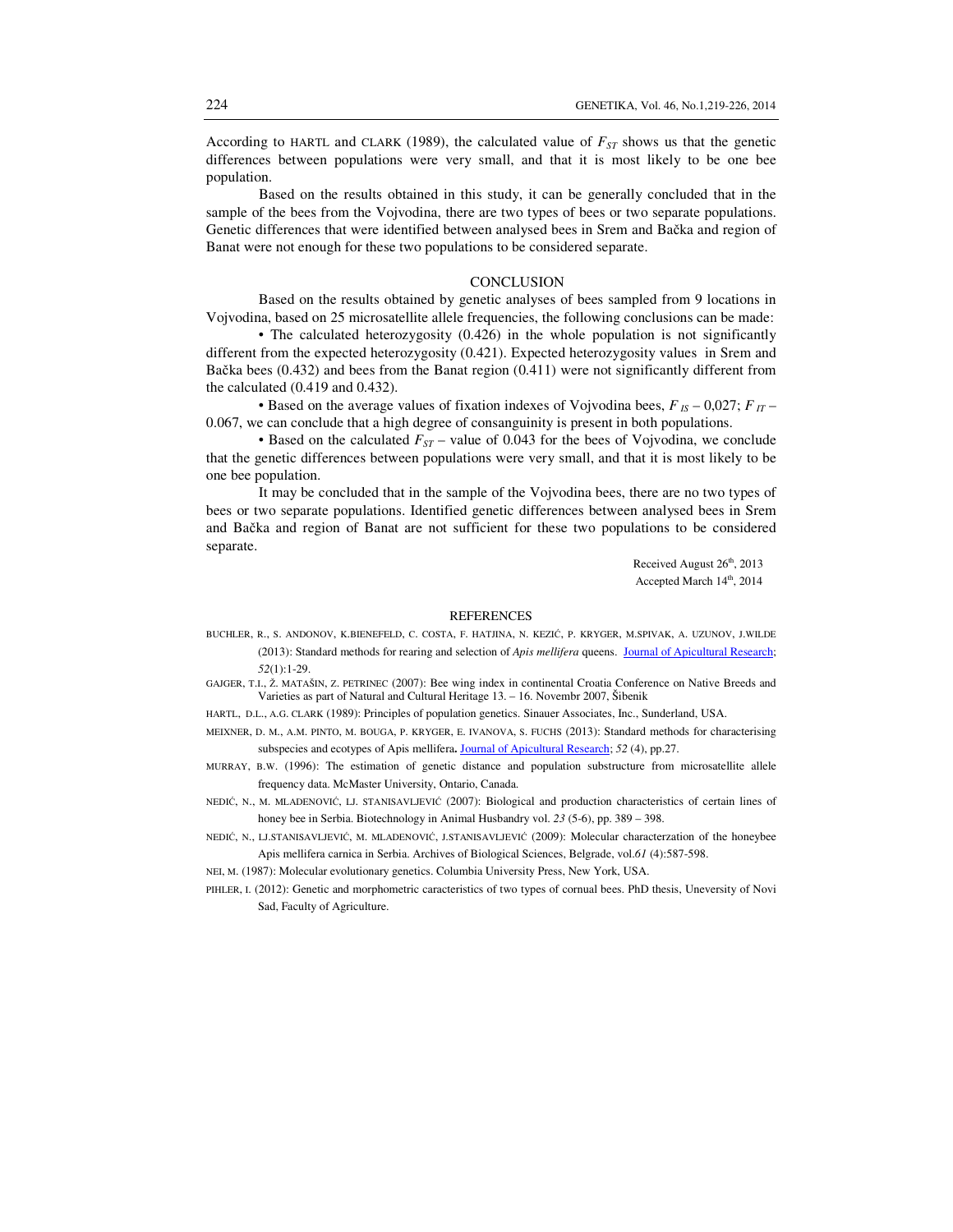RADOŠ, RENATA., M. MLADENOVIĆ (2008): Morphometric characteristics of yelow honey bee inVojvodina. XVI scientific conference "Qulity and selection in beekiping to Europe", 9 - 10. February 2008., Faculty of agriculture, Belgrade, Book of plenary lecture, pp. 21 - 25.

RUTTNER, F. (1988): Biogeography and Taxonomy of Honeybees. Springer – Verlag, Berlin.

STANIMIROVIC, Z., J. STEVANOVIC, M.ANDJELKOVIC (2005): Chromosomal Diversity in *Apis mellifera carnica* from Serbia, *Apidologie*, 2005, *vol*. *36*, no. 1, pp. 31–42.

WALSH, PS, DA METZGER, R. HIGUCHI (1991): Chelex 100\_ as a medium for simple extraction of DNA for PCR-based typing from forensic material. Biotechniques *10*:506–513.

WEIR, B.C., C.C. COCKERHAM (1984): Estimating F-statistics for the analysis of population structure. Evolution, *38*, 1358- 1370.

WEIR, B.C. (1996): Genetic data analysis. Sunderland, MA: Sinauer.